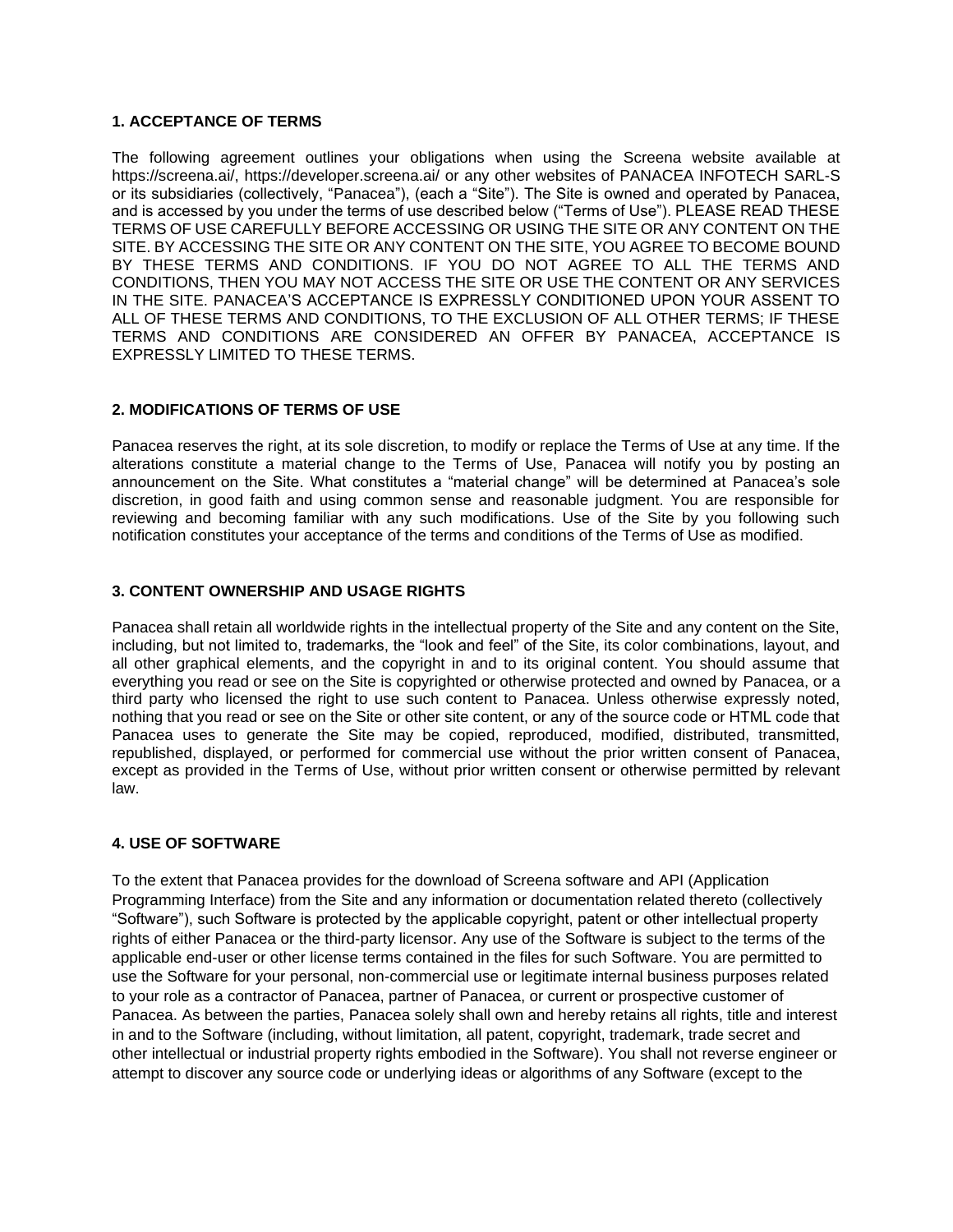extent that applicable law expressly prohibits such a reverse engineering restriction or to the extent the specific Software was provided in source code form by Panacea).

# **5. INDEMNITY**

You will indemnify and hold harmless Panacea, its parents, subsidiaries, affiliates, customers, vendors, officers and employees from any liability, damage or cost (including reasonable attorneys. fees and cost) from (i) any claim or demand made by any third party due to or arising out of your access to or use of the Site or any content on the Site, violation of the Terms of Use by you, or the infringement by you of any intellectual property or other right of any person or entity.

# **6. WARRANTY DISCLAIMERS**

Diligent care has been taken in acquiring and providing the information included and posted on the Site. Nonetheless, Panacea makes no guarantee or warranty, express or implied, as to the reliability, accuracy, timeliness or completeness of that information and assumes no responsibility for any errors or omissions therein. USER ACCESSES THIS SITE AT HIS OR HER OWN RISK. THE SITE AND ALL CONTENT ON THE SITE IS PROVIDED ON AN "AS IS, AS AVAILABLE" BASIS WITHOUT WARRANTY OF ANY KIND AND ANY AND ALL WARRANTIES OF MERCHANTABILITY OR FITNESS FOR A PARTICULAR PURPOSEOR NON-INFRINGEMENT ARE SPECIFICALLY DISCLAIMED. NEITHER PANACEA NOR ITS AFFILIATES, EMPLOYEES, AGENTS OR THIRD PARTY CONTENT PROVIDERS SHALL BE LIABLE FOR ANY LOSS RESULTING FROM USE OR UNAVAILABILITY OF INFORMATION OR CONTENT ON THIS SITE, INCLUDING BUT NOT LIMITED TO ANY LOST PROFITS, LOSS OR DAMAGE TO DATA, OR ANY DIRECT, INDIRECT, SPECIAL, CONSEQUENTIAL, COMPENSATORY OR INCIDENTAL DAMAGES, EVEN IF THEY HAVE BEEN ADVISED OF THE POSSIBILITY OF SUCH DAMAGES. THIS DISCLAIMER IS APPLICABLE TO ANY DAMAGE OR INJURY RESULTING FROM NEGLIGENCE OR OMISSION OF PANACEA, COMPUTER VIRUS OR OTHER SIMILAR ITEM, TELECOMMUNICATIONS ERRORS, OR UNAUTHORIZED ACCESS TO OR USE OF USER INFORMATION THROUGH THEFT OR ANY OTHER MEANS. PANACEA IS NOT LIABLE FOR CRIMINAL, TORTIOUS, OR NEGLIGENT ACTIONS OR OMISSIONS OF THIRD PARTIES THAT AFFECT THIS SITE. IN NO EVENT WILL PANACEA OR ANY OF ITS AFFILIATES, AGENTS, EMPLOYEES, ASSIGNS OR THIRD PARTY CONTENT PROVIDERS BE HELD LIABLE FOR ANY TORTIOUS OR ILLEGAL CONDUCT OF OTHER USERS. IN NO EVENT WILL PANACEA OR ANY OF ITS AFFILIATES, AGENTS, EMPLOYEES OR ASSIGNS BE HELD LIABLE FOR ANY DAMAGE TO EQUIPMENT, HARDWARE OR OTHER PROPERTY OF USER OR PERSONAL INJURY THAT ARISES IN CONNECTION WITH USE OF THE SITE.

### **7. LINKING AND FRAMING**

Panacea does not object to links on third-party sites to the homepage of the Site in an appropriate context. However, "framing" or "mirroring" the Site or any of its content is prohibited without the prior written consent of Panacea. The Site may provide links to other sites or resources available on the Internet. Because Panacea has no control over such sites and resources, you acknowledge and agree that Panacea is not responsible for the availability of such external sites or resources, and does not endorse and is not responsible or liable for any content, advertising, products or other materials on or available from such sites or resources. You further acknowledge and agree that Panacea shall not be responsible or liable, directly or indirectly, for any damage or loss caused or alleged to be caused by or in connection with use of or reliance on any such content, goods or services available on or through any such site or resource.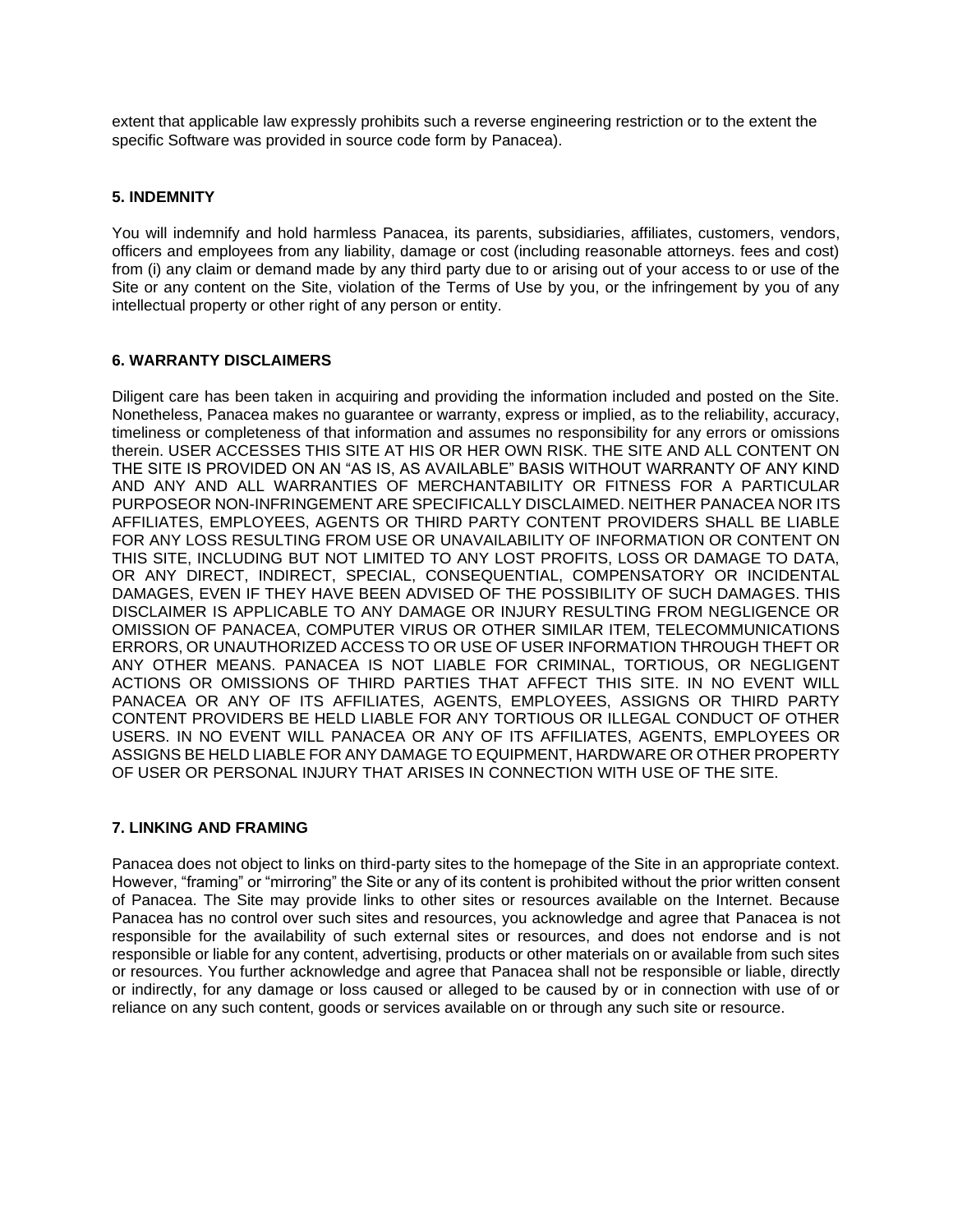## **8. TRADEMARKS AND TRADE NAMES**

The company name, graphics, logos, designs, page headers, button icons, scripts, and other product and service names are the trademarks and trade names of Panacea. Panacea's trademarks and trade names may not be used, including as part of trademarks and/or as part of domain names, in connection with any product or service in any manner that is likely to cause confusion.

# **9. ELECTRONIC COMMUNICATIONS**

We use reasonable security measures and take reasonable system, process and administrative precautions to protect the security and integrity of email and other electronic communications that you may send to us. Despite all these precautions, no method of transmission over the Internet is entirely secure and we cannot guarantee the confidentiality or security of the electronic communications or its contents. You transmit such information at your own risk and you should decide very carefully which information you want to send us via any electronic communication.

#### **10. SECURITY**

Users are prohibited from violating or attempting to violate the security of the site. Panacea will investigate occurrences of possible violations and will cooperate with all applicable law enforcement authorities in prosecuting violators.

#### **11. FREE SEARCH ENGINE**

Besides the information provided on the Screena website, we offer a Free Search Engine (https://search.screena.ai) for sanctioned individuals, organizations, vessels as well as PEPs (Politically Exposed Persons) and most wanted fugitives.

This Free Search Engine is available to all Screena website visitors.

Panacea is not responsible if information made available on this Free Search Engine is not accurate, complete, or current. The material on this Free Search Engine is provided for general information only and should not be relied upon or used as the sole basis for making decisions without consulting primary, more accurate, more complete, or more timely sources of information. Any reliance on the material on this Free Search Engine is at your own risk.

This Free Search Engine may contain certain historical information. Historical information, necessarily, is not current and is provided for your reference only. Panacea reserves the right to modify the contents of this site at any time, but we have no obligation to update any information on our site.

You expressly agree that your use of, or inability to use of, our Free Search Engine is at your sole risk. The Free Search Engine is (except as expressly agreed in a Paid Service Agreement) provided 'as is' and 'as available' for your use, without any representation, warranties or conditions of any kind, either express or implied, including but not limited to all implied warranties or conditions of merchantability, merchantable quality, fitness for a particular purpose, durability, title, and non-infringement.

We do not guarantee, represent or warrant that our Free Search Engine will be uninterrupted, timely, secure and error-free. Further we do not represent or warrant that the results that may be obtained from the use of our Free Search Engine will be accurate, reliable, complete and current. We undertake no obligation to update, amend or clarify information or data in our Free Search Engine or on any related website, including without limitation, pricing information, except as required by law.

We do not review, verify or in any other way check the data we receive from the Data Sources.